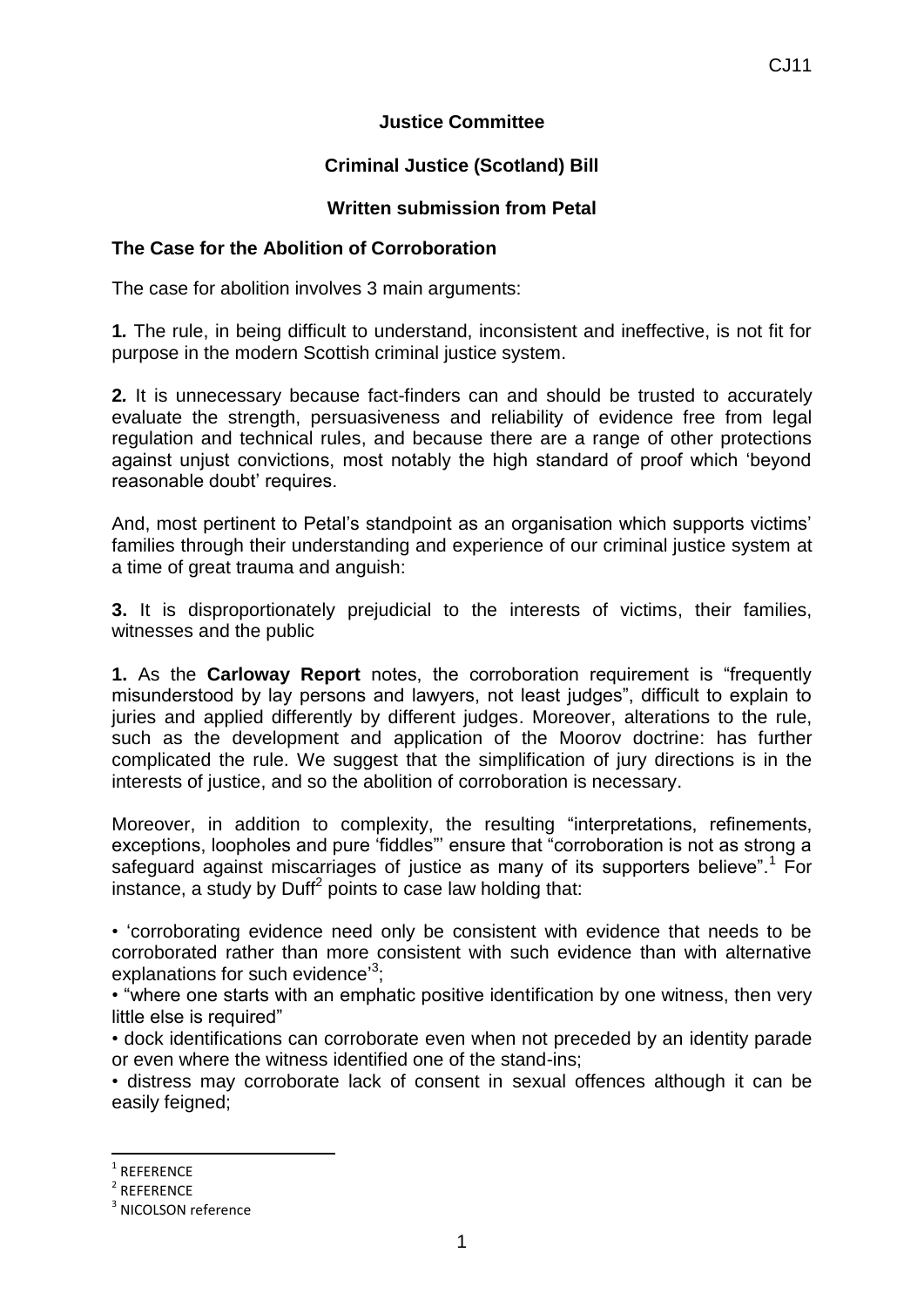• confessions may be corroborated by special knowledge of the crime, even where that knowledge was not uniquely known by the suspect.

There is no doubt that these examples considerably weaken the corroboration requirement.

**2.** In response to those who claim abolition poses a threat to civil liberties, as well as the fact there is no evidence for the proposition that corroboration prevents wrongful convictions it is clear that there will and should still be a test against which cases will be judged before they can proceed to court, but it should be one based on qualitative, not quantitative, considerations. Police and prosecutors will continue to seek the best evidence in every criminal case, and fact-finders will be unlikely to convict on the basis of flimsy or unreliable evidence. Abolishing corroboration should, however, enable the Crown to bring prosecutions in cases where there is a lack of corroboration but where they believe there is still sufficient evidence to give a reasonable chance of conviction.

The protections for suspected and accused persons in Scotland following implementation of the Bill will continue to be substantial - access to legal advice, right to silence, extensive rights of disclosure, the high standard of proof of beyond reasonable doubt (which seems, rather obviously, the greatest protection afforded to an accused person, given that in practice juries are really being asked to assess the quality of witness evidence), the unique and stilted three verdict system, and robust rights of appeal (which are not enjoyed by complainers, victims or their families). As such, we do not believe that the abolition of corroboration will result in an unfair or fundamental unbalancing of the system.

**3.** As is noted in the Carloway Report, the corroboration rule has its origins in a different era: one in which there was little or no scientific evidence, and which included the presence of capital punishment. It was designed to prevent miscarriages of justice occurring in the form of wrongful convictions. Today, however, as the Report highlights, there is no evidence that corroboration prevents such wrongful convictions. Rather, the rule now serves all too often to actively prevent justice from being done, and from being seen to be done. Potentially meritorious cases are prevented from proceeding to trial on the basis of what is, and is observed by victims, their families, and witnesses as being, a 'technicality'. The Report suggests that but for the corroboration rule, an additional 450 serious cases would have proceeded to trial in Scotland in 2010. Although this does not necessarily mean that these trials would have led to convictions, the victims, their families, and witnesses would have been given their day in court and a chance to see justice being brought to bear on factually guilty people.

In short, the rule can bar prosecutions that would in another legal system seem entirely appropriate, and victims of crime are denied access to the courts simply because the prosecutor could not bring proceedings due to a lack of corroborated evidence. As has been stated elsewhere, that situation is due to variations of fate or providence, which in a modern legal system is not acceptable.<sup>4</sup> In this we agree with Lord Carloway's position that convictions should not depend on matters of chance, such as whether there is more than one source of evidence, which may in fact be

 $\overline{a}$ 4 REFERENCE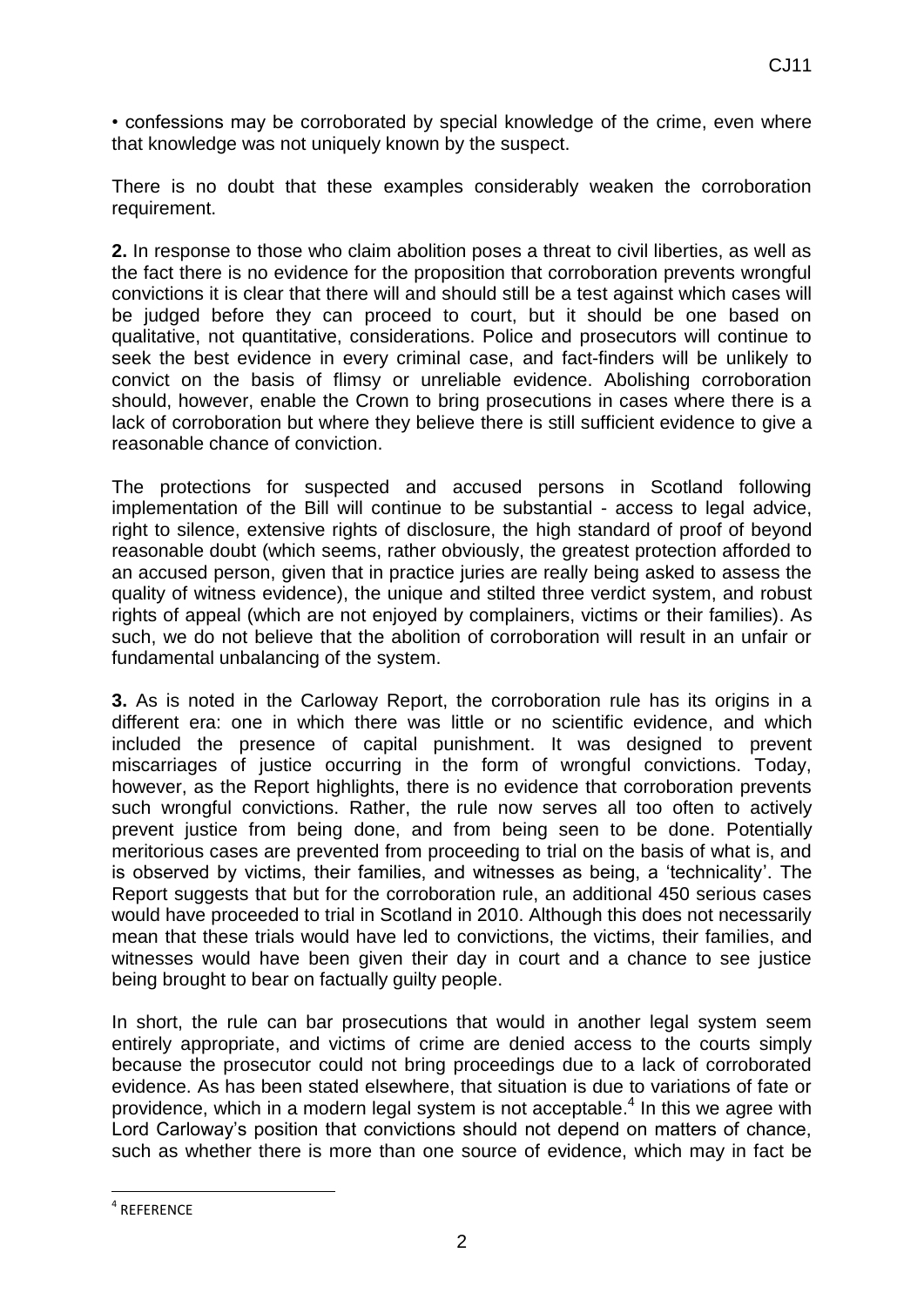less persuasive than "a single independent or impartial eyewitness, whose character cannot be impugned".<sup>5</sup>

As an organisation which supports the families of victims of serious crime, and campaigns for changes and improvements to the criminal justice system in their interests, Petal agrees that the present situation, where witnesses and victims see an accused who may in fact be guilty go free due to an outdated technicality, must now change.

#### **JURY AND VERDICT**

Although we are of the position that the abolition of corroboration is necessary and that it does not fundamentally alter the balance of the criminal justice system, we recognise that the simple majority required for conviction may need to be revised to adequately protect the accused in solemn trials should abolition happen.

As such, we accept the Bill's proposal that a guilty verdict can only be returned should 10 out of the 15 jury members agree.

### **NOT PROVEN VERDICT**

Some commentators have suggested that removal of the corroboration requirement would impact upon use of the 'not proven' verdict. $6$  One justification offered for the not proven verdict is that it can be applied where a jury considers that an accused may be guilty but does not think that there is adequate corroboration. As a result some might argue that removal of the requirement for corroboration would render the not proven verdict unnecessary. There is also an argument that has been advanced that, without the requirement for corroboration; the distinction between not proven and not guilty would become much harder to appreciate, running the risk of confusing jurors as to its use.

We at Petal welcome and agree with these arguments. For us, however, the three verdict system has long been a barrier to justice, rather than posing a threat only upon the abolition of corroboration. It provides the defence and the accused with a 2:1 advantage, given that the not proven and not guilty verdicts are of the same effect – acquittal. Petal can find no justification or logic in having three verdicts when two are of the same effect.

Also, it is not clear that juries understand that this same effect occurs, or indeed understand the three verdict system itself. They are not given an explanation of either at trial, and so it is open to their own interpretation. Indeed, in a study by Hope et al, results showed that understanding of the Not Proven verdict was poor, highlighting 'inadequacies in the nature of judicial instructions relating to this verdict'.<sup>7</sup> This in itself can only hinder the workings of justice, certainty and consistency.

Furthermore, for victims of crime, their families and also witnesses, the three verdict system presents confusion, disappointment, and frustration. A return of the 'not proven' verdict can leave these people bereft of the justice, redress and conclusive

 5 REFERENCE

<sup>6</sup> REFERENCE

 $^7$  Hope, L. et al (2008) A Third Verdict Option: Exploring the Impact of the Not Proven Verdict on Mock Juror Decision Making